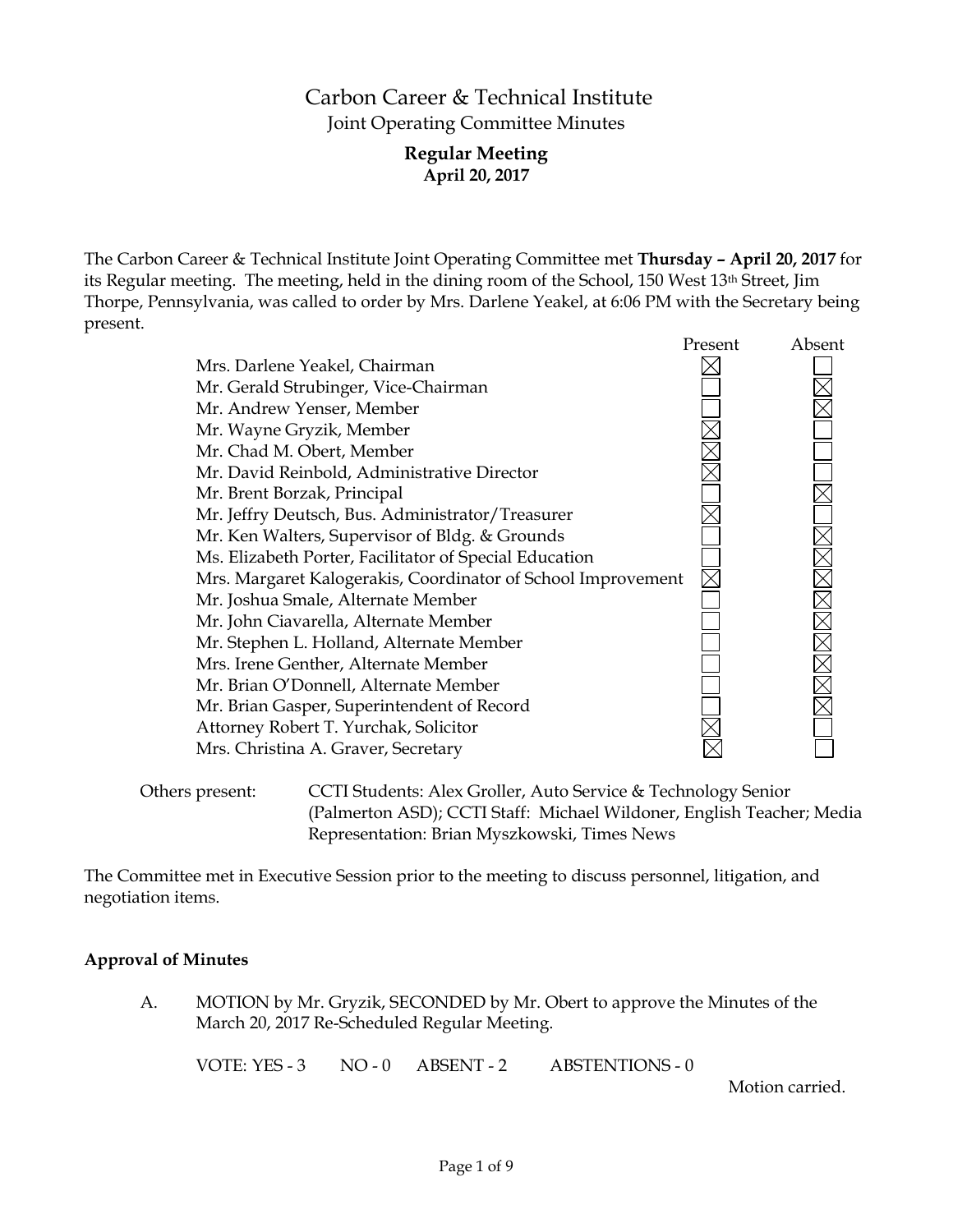### **Courtesy of the Floor to Visitors**

NONE

## **Approval of Treasurer's Report (March 2017)**

A. MOTION by Mr. Gryzik, SECONDED by Mr. Obert to approve the Treasurer's Report for March 2017 showing a final balance of \$7,054,639.85 in the General Fund, and \$62,179.32 in the Student Activities Account.

ROLL CALL VOTE:  $Y$ es No Absent Abstain Mr. Strubinger - Jim Thorpe Mr. Yenser - Lehighton Mr. Gryzik - Panther Valley Mr. Obert - Weatherly Mrs. Yeakel - Palmerton Motion carried.

### **Approval of Payment of Bills**

A. MOTION by Mr. Obert, SECONDED by Mr. Gryzik to approve Payment of Bills - General Fund and Other Accounts.

ROLL CALL VOTE:  $Y$ es No Absent Abstain Mr. Strubinger - Jim Thorpe Mr. Yenser - Lehighton Mr. Gryzik - Panther Valley Mr. Obert - Weatherly Mrs. Yeakel - Palmerton Motion carried.

### **Administrative Reports**

- A. Director's Report Mr. Dave Reinbold, Administrative Director
	- a. Student Representative(s) Alex Groller, Senior Auto Service Technology Student (Palmerton ASD) reported on the following:

#### **Student Council**

Palmerton student members, continue to be involved with Micah's Backpack program. Once a month, 4 to 6 students deliver and prepare backpacks for needy children in the Palmerton Area School district.

Penny wars will be held the first week in May – this is the Student council's annual fund raiser. The recipient of the proceeds will be determined at the next meeting.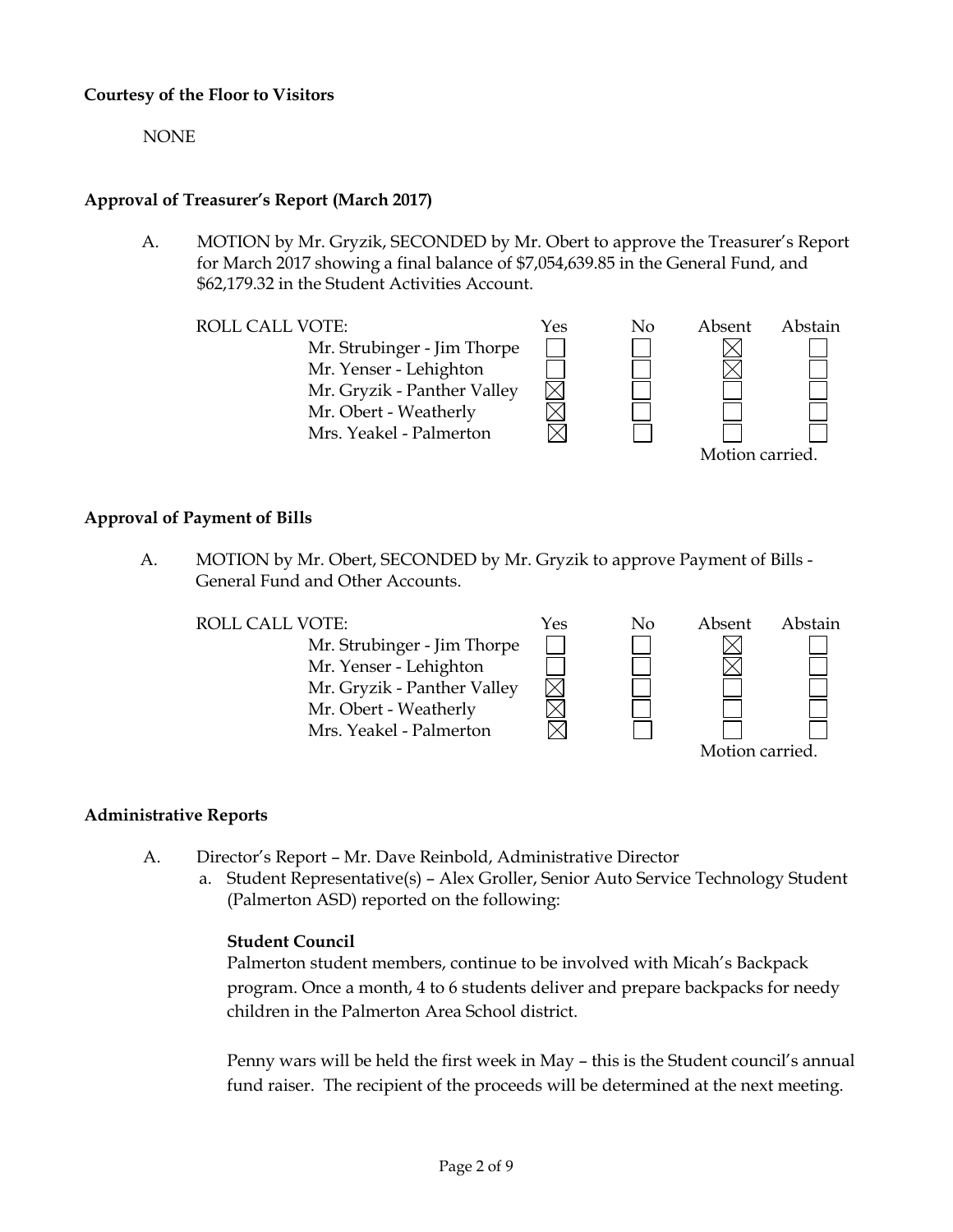## **Interact Rotary Club**

Members sponsored an egg hunt for CCTI students, last Thursday. At their next meeting, new officers will be elected and recruitment for next year will take place.

The club is still in the process of coordinating a basket raffle with the proceeds benefiting the Dimmick Library.

Also in May, they will have a donation box for unwanted prescription glasses. This will benefit the Lions Club.

### **Aevidum**

Members had a presentation scheduled with The Link on April 18th

### **DECA**

DECA is excited to attend the National Conference in Anaheim, California. The chapter has chosen the American Cancer Society as their charitable organization for the 2017-2018 school year. DECA is joining forces with HOSA and hopes to raise over \$7000.00. DECA members Rachael Dickson and Shannon Higgins attended the annual telethon on April  $7<sup>th</sup>$  to help answer phones. It was a wonderful experience!

### **SADD**

April 4th - Agent Janene Holter from the Attorney General's Office spoke to the entire school on the dangers of social media and how it can seriously affect employment opportunity in their near future.

May - We will be doing our Pre-prom Grim Reaper Day and all attending the prom will sign the Prom Promise to emphasize being safe on prom night.

### **National Technical Honor Society**

Twelve (12) new members were inducted into NTHS at the CCTI Induction Ceremony on March 30th. There were over 90 people in attendance at the banquet, including families, friends, teachers, and some JOC members. It was exciting to add to the membership. We are currently at 27 members in the CCTI chapter.

Twenty-three (23) of our student members collected donations and provided an Easter Egg Hunt on April 12<sup>th</sup> for forty-nine students at St. Joseph's Regional Academy in Jim Thorpe. It was a blast seeing the kids collect over 400 eggs, and, of course, seeing Bailey Wright running around in a bunny suit.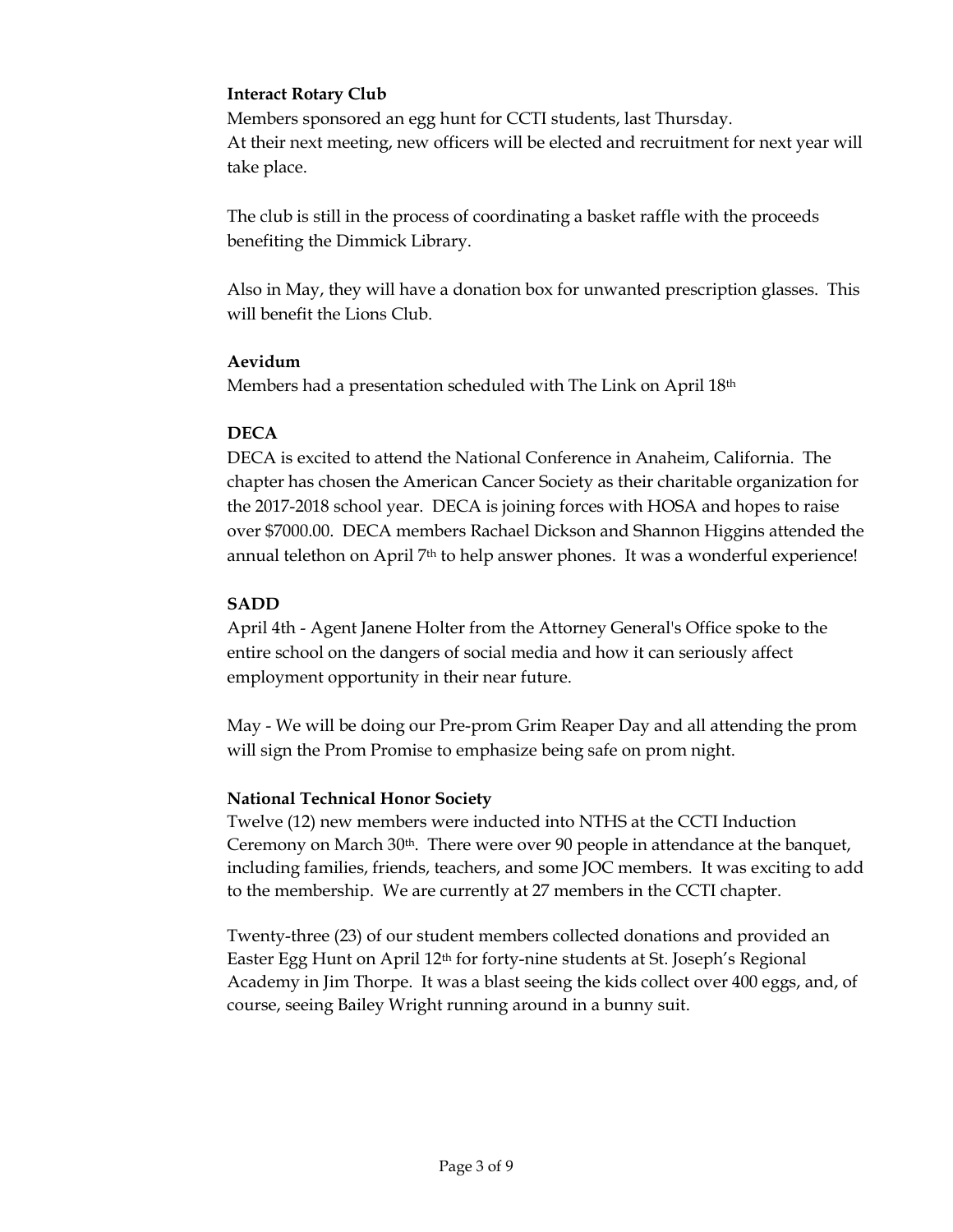# **Carbon County Oratory Competition**

On March 30th Alex and Rachael Dickson, Sophomore Marketing Student (Palmerton ASD) competed in the Carbon County Oratory Competition held at Penn's Peak. Alex, speaking on the topic of Motocross took first place in the male division. Rachael spoke on the topic of the benefits vs. the disadvantages of a book becoming a movie. This year was the first CCTI received an invitation to participate.

- B. Principal's Report Presented in the absence of Mr. Brent Borzak
	- a. 2016-2017 school year has successfully entered the fourth marking period.
	- b. Over 60 CCTI students with perfect attendance for the  $3<sup>rd</sup>$  marking period!
	- c. Focused on preparing for our upcoming weeks of testing for NOCTI, AP and Keystone Exams.
	- d. Spring OAC took place on April 5<sup>th.</sup>
	- e. Annual Senior Awards Ceremony will take place on May 24<sup>th</sup>.
	- f. Prom, graduation and other end of the year activities are set in place.
	- g. Administration and guidance very busy going through applications of new and incoming students.
- C. Buildings and Grounds Report Mr. Reinbold spoke in the absence of Mr. Ken Walters, Supervisor of Buildings and Grounds
	- a. Enhanced Trailer/Tiny Home Up-Date
		- Started building approximately 2 weeks ago.
		- The floor and decking is in and the walls are up.
		- Meeting with home owner for regular construction meetings to meet their personal specifications.
- D. Business Administrator's Report Mr. Jeffry P. Deutsch, Business Administrator
- E. 2017-2018 CCTI Budget has been approved with a final vote of 41 yes, 0 no, and 4 absent.

# **Items of Business**

# *Personnel*

MOTION by Mr. Obert, SECONDED by Mr. Gryzik that the following motions be approved:

# **Salary Adjustment Approved**

A. that the 2016-2017 salary for the following individual be adjusted as indicated as provided in the existing Agreement between the Carbon Career & Technical Institute Joint Operating Committee and the Carbon Career & Technical Institute Education Association:

> Jean Bales, Social Studies Teacher \$54,281 – 2016-2017 Salary + 600 – Master/M. EQU \$54,881 – Adjusted 2016-2017 Salary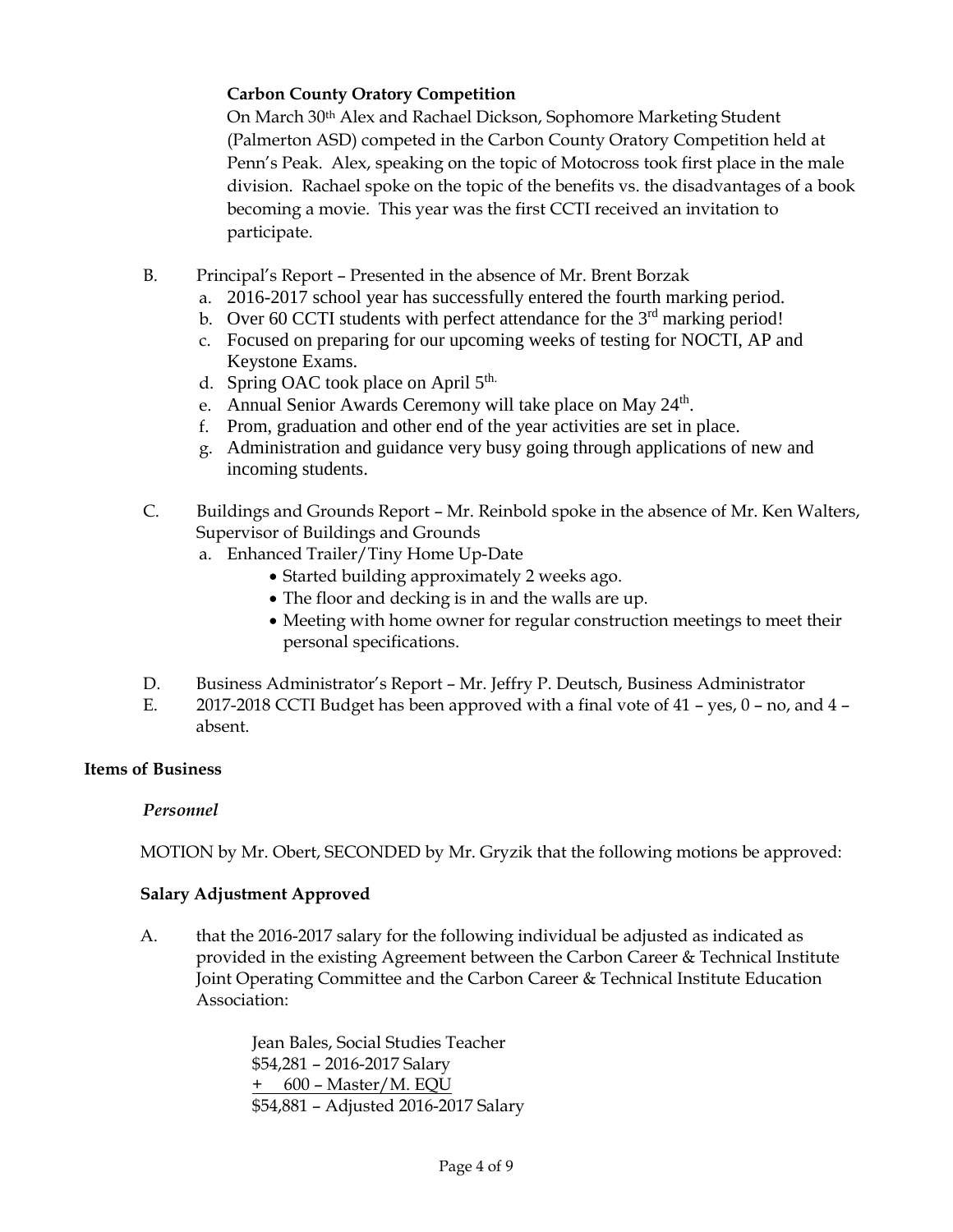### **Advisor Position Approved**

B. on the recommendation of the Administrative Director to approve the position of advisor for Student Forum at rate of \$1,600 for the 2017-2018 school year.

### **Teacher Mentors Reaffirmed**

C. to reaffirm the following individuals as Teacher Mentor for the 2016-2017 school year at the established stipend of \$750.00, pro-rated as indicated below:

> Michele Dominic\* – Alysse Hart, Cosmetology Instructor Kevin Kuehner\*\* – Jeffrey Hazelton, Carpentry Instructor

Note: \* Pro-rated through December 16, 2016 \*\* Pro-rated through November 19, 2016

### **Homebound Instructor Appointed**

D. to appoint the following individual as a Homebound Instructor for the 2016-2017 school year on an as-needed basis at an hourly rate of \$25.00:

### Ashleigh Papay

### **Substitutes Approved**

- E. that the below listed individuals be approved to substitute for the 2016-2017 school year at the established rates, as follows:
	- Colleen Gooch Teacher, Nurse, Instructional Aide
	- Sara Hernandez Teacher, Instructional Aide

Note: Pending receipt of outstanding clearances/trainings.

### **Unpaid Leave Granted**

F. to grant unpaid leave, up to but not beyond June 30, 2017 to employee #75668.

VOTE: YES - 3 NO - 0 ABSENT - 2 ABSTENTIONS - 0 Motions carried.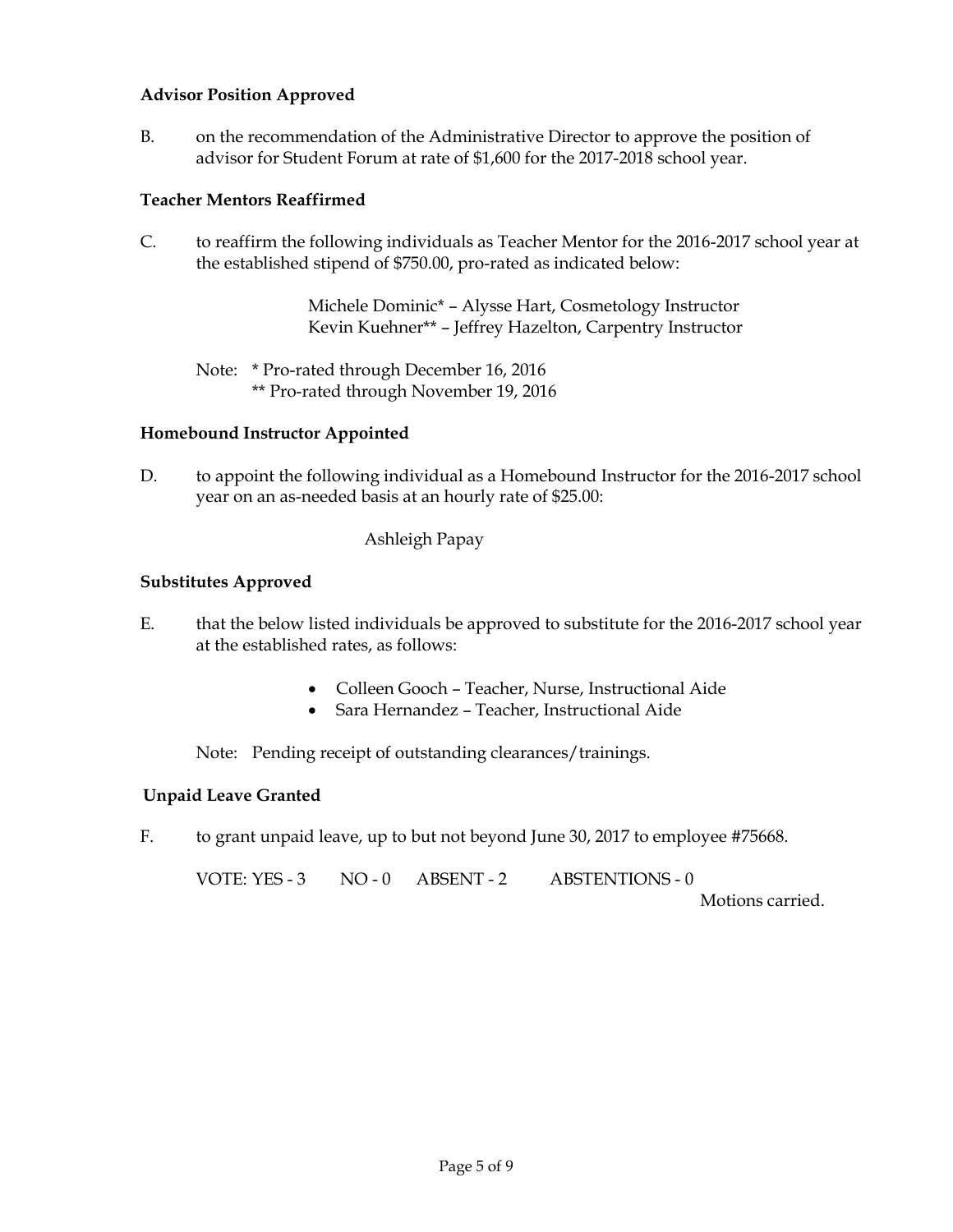### *Education*

MOTION by Mr. Obert, SECONDED by Mr. Gryzik that the following motions be approved:

### **Field Trip Approved**

- A. that Jeremy Pease, National Technical Honor Society Advisor and one (1) approved chaperone, chaperone fifteen (15) National Technical Honor Society senior students on a field trip to Washington, D.C. May 19-20, 2017 at a cost of \$2,270.94 to cover a portion of the transportation, meal, and lodging expenses.
	- Note: The trip will include visits to the Smithsonian National Museums and a walking tour of the city.

### **Homebound Instruction Approved**

B. that homebound instruction be approved for student #10799 for 2.5 hours per week for a period of six (6) weeks beginning March 27, 2017 through June 2, 2017.

#### **Freshman Exploratory Program Admission Requirements Set**

- C. to set the number of students who meet the 2017-2018 admissions requirements to the Freshman Exploratory Program at ten (10) per sending school district.
	- Note: At this time, Carpentry, Graphic Design, Precision Machine Technology, and Welding are fully enrolled and not accepting 9<sup>th</sup> grade applicants.

### **Car Show/Fundraiser Approved**

D. to approve SkillsUSA to host a car show/fundraiser on the CCTI campus, Saturday, May 13, 2017.

VOTE: YES - 3 NO - 0 ABSENT - 2 ABSTENTIONS - 0

Motions carried.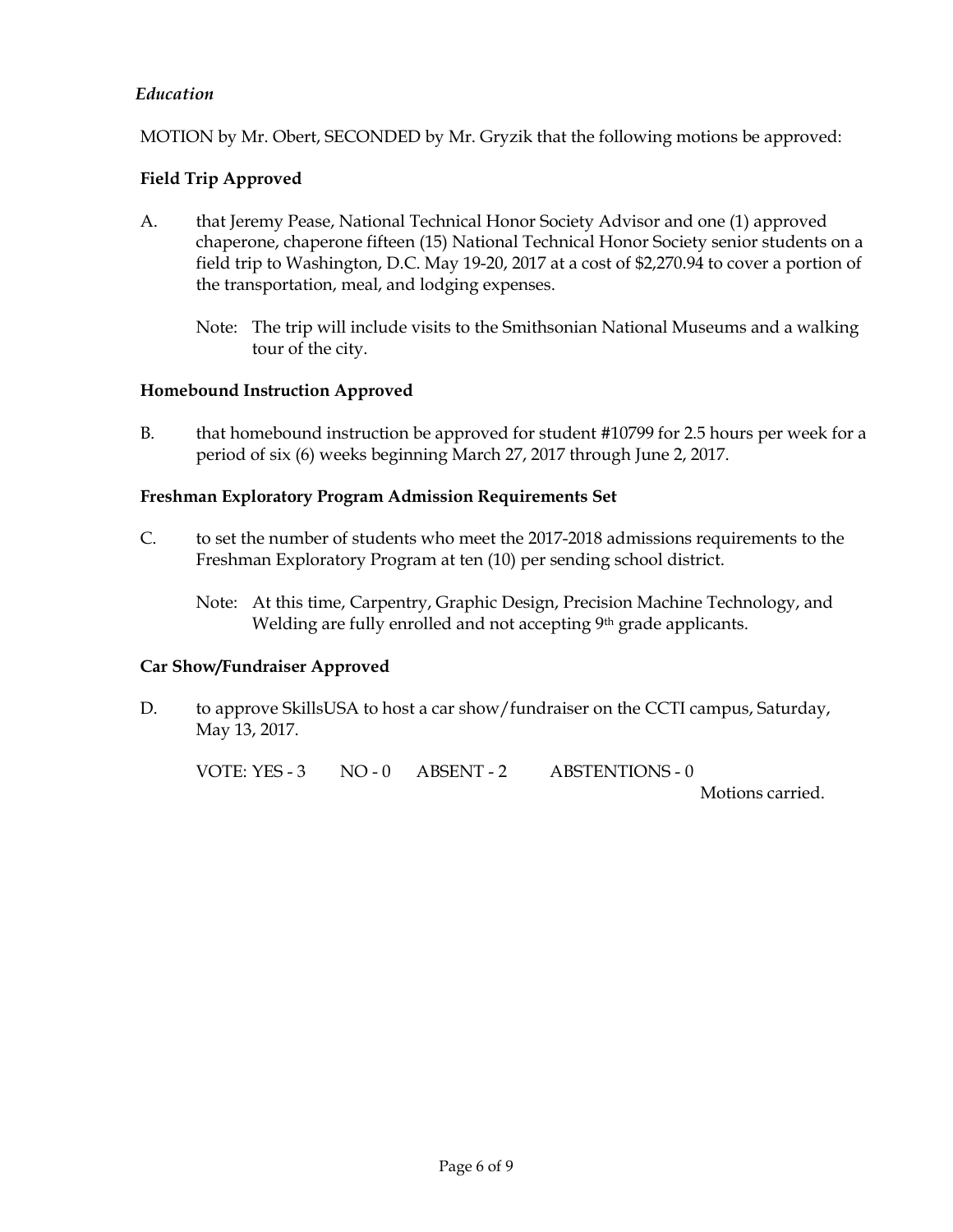#### *Budget & Finance*

#### **Resolution Receipt Acknowledged**

A. MOTION by Mr. Gryzik, SECONDED by Mr. Obert to acknowledge receipt of the Resolution pertinent to the 2017-2018 Proposed Operating Budget for the Carbon Career & Technical Institute calling for receipts and expenditures in the amount of \$8,210,852 as follows:

> **Jim Thorpe Area School District** Yes – 9, No - 0, Absent – 0, Abstentions – 0 – **Approved Lehighton Area School District** Yes – 8, No - 0, Absent – 1, Abstentions – 0 – **Approved Palmerton Area School District** Yes – 8, No - 0, Absent – 1, Abstentions – 0 – **Approved Panther Valley School District** Yes – 8, No - 0, Absent – 1, Abstentions – 0 – **Approved Weatherly Area School District** Yes – 8, No - 0, Absent – 1, Abstentions – 0 – **Approved**

VOTE: YES - 3 NO - 0 ABSENT - 2 ABSTENTIONS - 0

Motion carried.

#### *Buildings & Grounds*

NONE

#### *Administrative*

#### **Carbon Alternative High School Diploma Program Class Schedule Approved**

A. to approve 2017-2018 class schedule for the Carbon Alternative High School Diploma Program as follows:

> **Summer 2017** Thursday, July 6, 2017 – Thursday, September 14, 2017 (50 days)

#### **Fall 2017**

Tuesday, October 3, 2017 – Friday, December 15, 2017 (50 days)

### **Winter 2018**

Tuesday, January 2, 2018 – Friday, March 16, 2018 (50 days)

#### **Spring 2018**

Tuesday, April 3, 2018 – Tuesday, June 12, 2018 (50 days)

Note: Snow/emergency days are made up at the end of each semester.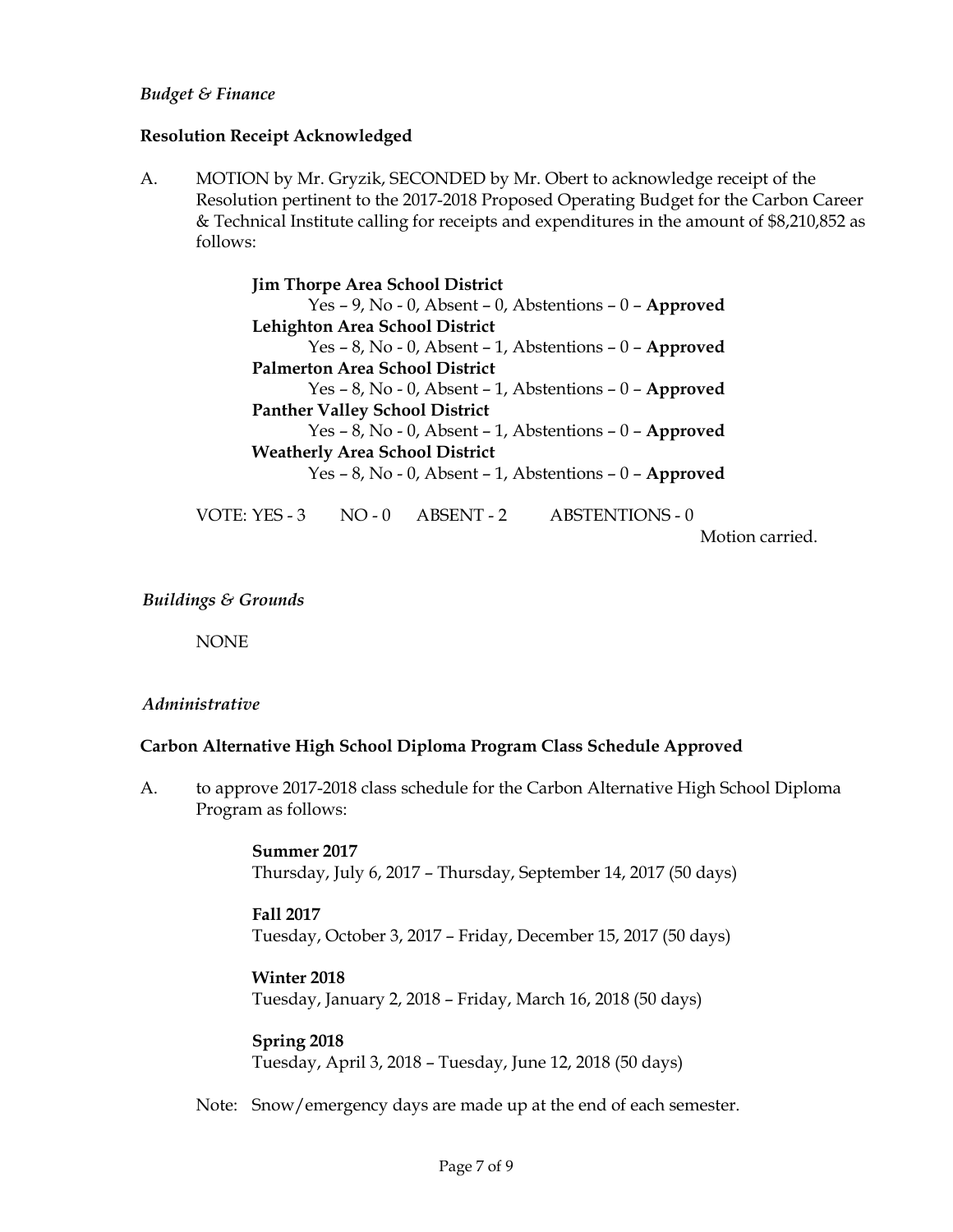### **Technology in Education Legal Counsel Consortium Participation Approved**

- B. to enter into an agreement with Carbon Lehigh Intermediate Unit #21 (CLIU 21) for participation in the Technology in Education Legal Counsel Consortium for the 2017- 2018 fiscal year.
	- Note: Sweet, Stevens, Katz & Williams is offering this service on a consortium basis through CLIU 21. This service is designed to provide legal support in the complicated and ever changing legal landscape that surrounds technology in an educational setting. The Technology Counsel Consortium provides proactive strategies, training and model policies designed to prevent digital-age problems that can lead to liability. The overall pricing for participation in this service has not increased from last year. However, the greater number of organizations participating will result in a lower annual fee per participant. For example, the 2016-2017 fiscal year cost was \$600 per participant (15 participants).

### **First Reading Policy #432 Approved**

C. on the recommendation of the Administrative Director to approve the first reading of policy #432 (Professional Employees).

| VOTE: YES - 3 $NO - 0$ ABSENT - 2 |  | ABSTENTIONS - 0  |
|-----------------------------------|--|------------------|
|                                   |  | Motions carried. |

### **Reports**

### **Foundation Report Accepted**

A. MOTION by Mr. Obert SECONDED by Mr. Gryzik to accept the Carbon Career & Technical Institute Foundation Report, as presented.

Note: The balance in this account stands at \$2,615.20.

VOTE: YES - 3 NO - 0 ABSENT - 2 ABSTENTIONS - 0

Motion carried.

### **Administrative Reports**

- A. MOTION by Mr. Gryzik, SECONDED by Mr. Obert to accept Administrative Reports from the following:
	- a. Mr. Brent Borzak, Principal
	- b. Mrs. Heather Mullen, Adult Education Site Supervisor

VOTE: YES - 3 NO - 0 ABSENT - 2 ABSTENTIONS - 0 Motion carried.